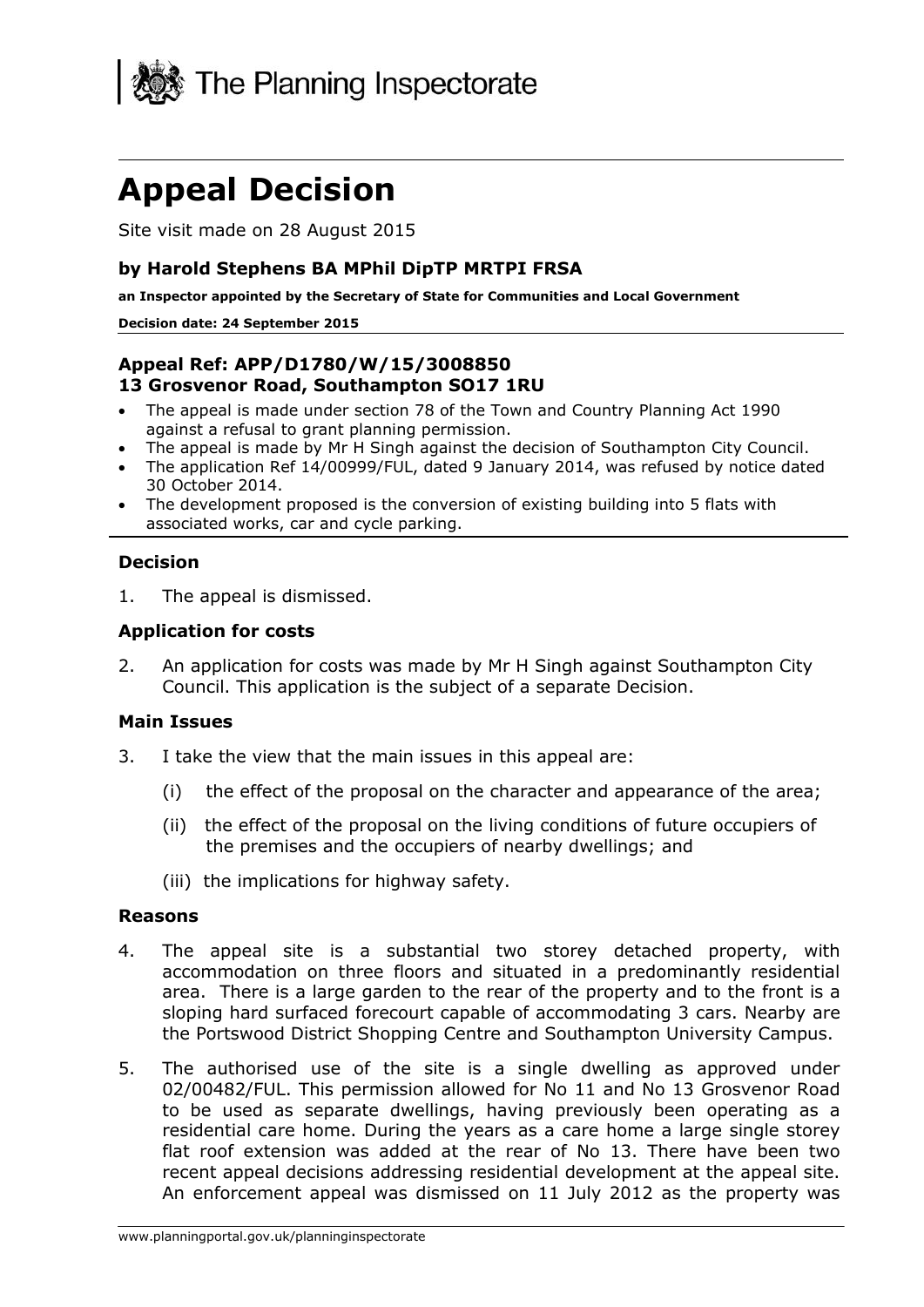being unlawfully used as a House in Multiple Occupation (HMO).<sup>1</sup> A previous application for planning permission for a change of use identical to the appeal proposal was refused and dismissed on appeal in August 2013. $^2$ 

- 6. The development plan includes the City of Southampton Local Plan Review (March 2006) (LP) and the Local Development Framework Core Strategy Development Plan Document (January 2010) (CS). The most relevant policies set out in the LP are Policy SDP1 Quality of Development; Policy SDP7 Context; Policy SDP9: Scale, Massing and Appearance; Policy SDP16 Noise; Policy H1 Housing Supply; Policy H2 Previously Developed Land; Policy H4 Houses in Multiple Occupation and Policy H7 The Residential Environment.
- 7. The most relevant policies set out in the CS are Policy CS5 Housing Density; Policy CS13 Fundamentals of Design; Policy CS16 Housing mix and type; Policy CS18 Transport; Policy CS19 Parking and Cycling; Policy CS20 Tackling and adapting to climate change and Policy CS25 Infrastructure Delivery and Developer Contributions. The following Supplementary Planning Documents are also relevant: Residential Design Guide (2006); Planning Obligations (2013) and Parking Standards (2011). The National Planning Policy Framework (NPPF) (2012) is also a material consideration.

# *Issue (i) the effect of the proposal on character and appearance*

- 8. At my visit I saw that the property has the appearance of a single dwelling when viewed from the street. Either side of the site are single family, detached houses. The greater part of the street is comprised of detached character properties, in use as single family houses, but elsewhere in the street there are semi-detached properties and some purpose built flats such as Richmond Gardens, Grosvenor Court, Dawtrey Court, Richmond Hall and Grosvenor Lodge, all south of the appeal site.
- 9. Policy CS16 of the CS sets out that the Council will seek to provide a mix of housing types along with more sustainable and balanced communities. Policy CS5 states *"whilst there is continuing pressure for higher densities in order to deliver development in Southampton, development will only be permitted which is of an appropriate density for its context".* Furthermore, the first criterion given by which development density is to be assessed is "*The need to protect and enhance the character of existing neighbourhoods".*
- 10. The appeal proposal is for the conversion of an existing building into 5 flats with associated works, car and cycle parking. The configuration of the accommodation would be 2  $\times$  3 bedroom units, 2  $\times$  2 bedroom units and 1  $\times$  1 bedroom unit. The proposed flats would be Class C3 dwelling houses and are intended to provide accommodation for a wide variety of people of different ages including first time buyers, families and students. The representations from the Highfield Residents' Association (HRA) and others argue that the appeal proposal in effect seeks a permitted use which would be a *de facto* HMO. I consider the proposed 5 flats would not comprise a HMO which is a sui–generis use but rather would constitute 5 separate planning units and would be occupied independently of each other.
- 11. Nevertheless, the potential number of occupiers could be up to a maximum of 22 people with a minimum of 11 but more realistically of the order of 15 or

<sup>-</sup><sup>1</sup> APP/D1780/C/11/2167641

<sup>2</sup> APP/D1780/A/13/2190531

www.planningportal.gov.uk/planninginspectorate 2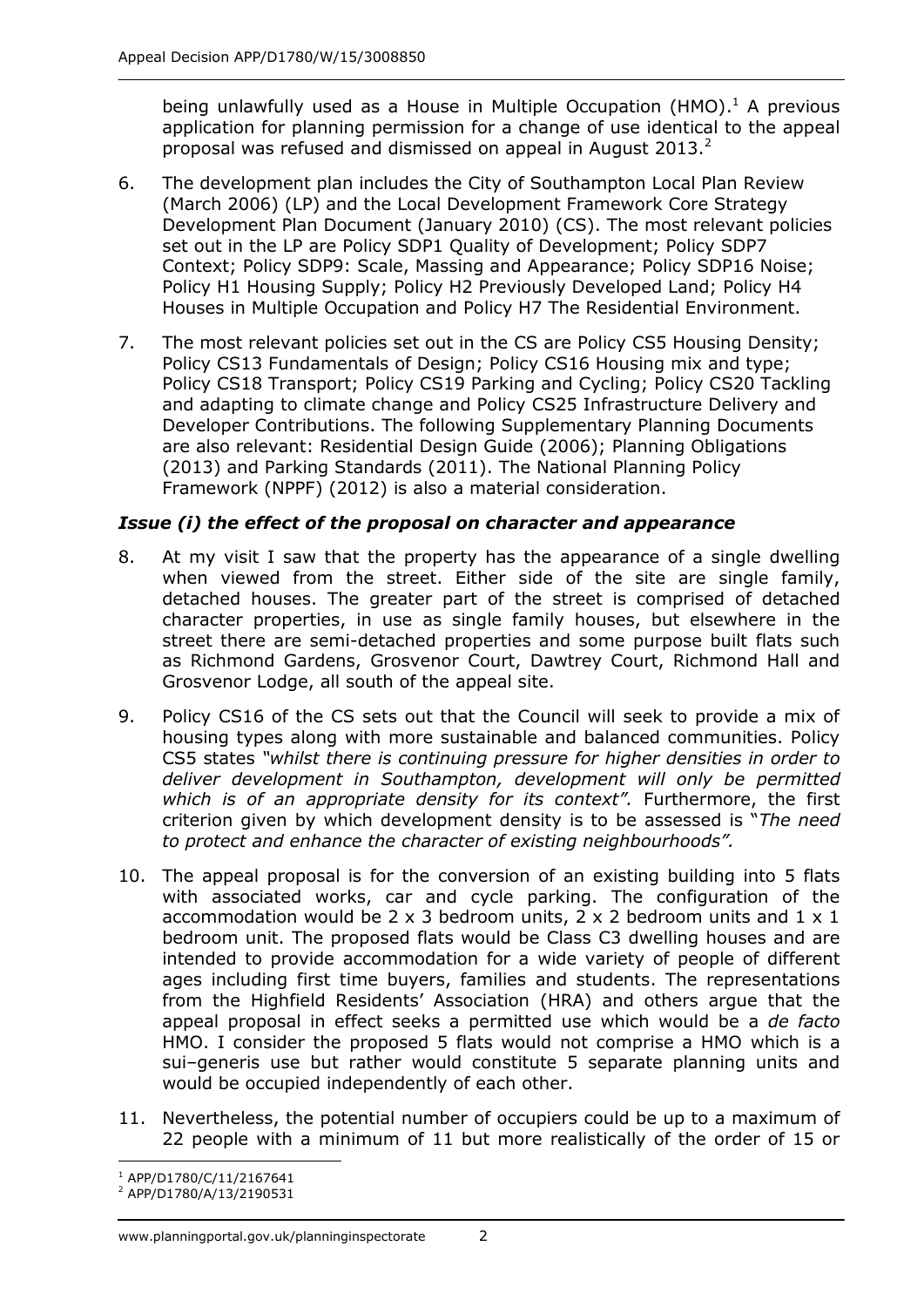so. Given the site's proximity to the University campus, the Appellant's substantial property portfolio and the fact that students have been living in the rear of the property in the last 2 years, it is reasonable to expect students to be attracted to the premises. On the basis of the submitted plans and my site visit I identify 22 bed spaces and therefore a maximum occupancy rate of up to 22 people must provide the basis of the assessment of impact on character and appearance. In my view the appeal proposal would clearly result in an over intensification of the use of the appeal site.

- 12. The Appellant does not specifically address the impact upon the character and appearance of the area but relies upon the 2013 Appeal Decision arguing that there have been no changes to the proposal and no material changes to national or local plan policies. I disagree with that decision for the reasons set out below but I accept it is a material consideration in the current appeal case. The Appellant makes no reference to the 2012 Appeal Decision which is also a material consideration. In that decision it was found that occupation by 15 people would result in an adverse impact on character and appearance. Plainly, the potential occupancy of the appeal proposal (up to 22) would have a similar if not a greater impact on the character and appearance of the area.
- 13. There is a material difference between a large single dwelling and 5 flats functioning as 5 separate households. For instance there would be 5 sets of deliveries and servicing requirements instead of the single trip required for the single dwelling. The noise and disturbance arising from the increased intensity of occupation would have an adverse impact within an area of predominantly family dwellings. There would also be an impact arising from the car parking to the front of the property and in relation to on street parking. At the time of my visit, mid-morning, there were a number of cars parked in the street and spaces for on street parking were available. However, that is likely to be subject to fluctuating periods of demand and whether the premises were occupied by students or non students. A change in the nature of the occupancy such as is proposed here would lead to pressure for on street parking beyond what would be expected for a single family household.
- 14. Moreover, it is more likely that bins would be left on the front forecourt, where despite their screening they would seem unusual in the context of other residents' smaller wheeled bins. There is also evidence of complaints from local residents about rubbish being left on the front forecourt of the property in recent months. I find that the proposal would result in unacceptable harm to the character and appearance of the area and contrary to Policy H1(iv), Policy H4 (ii), Policy SPD7 and Policy SPD 16 (i) of the LP and it would also be contrary to Policy CS5(1) and Policy CS13(11) of the CS. I conclude on the first issue that the appeal must fail.

# *Issue (ii) the effect of the proposal on living conditions*

- 15. It is clear that given the close proximity of the appeal proposal to other residential properties there would be a significant potential for an adverse impact on residential amenity arising out of increased levels of noise and disturbance and potentially loss of privacy. The Inspector in the 2013 Appeal Decision found that the proposal would be acceptable in terms of the effect on living conditions. However, I disagree with that view for the following reasons.
- 16. Firstly, the impact of the proposal on living conditions must be considered in the context of the likely number of occupants. At a minimum I consider that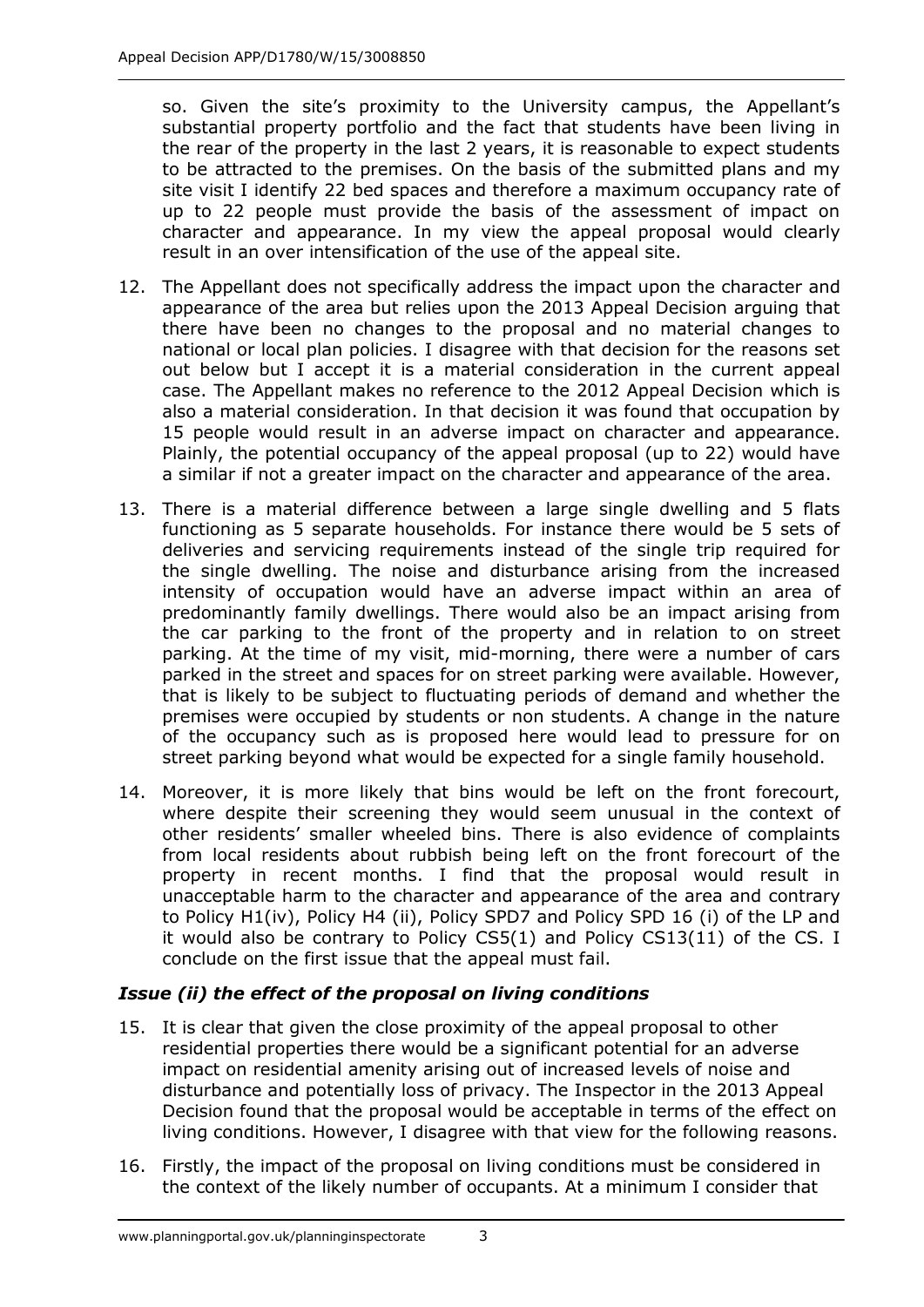might allow for 11 bedrooms all occupied individually resulting in 11 adults or perhaps families would occupy the multi room flats resulting in 10 adults and perhaps 6 children living in the appeal development. Alternatively, if the premises were to be occupied by students there could be a total of 22 adults living at the development. Secondly, I note that the 2012 Appeal Decision found that the occupation of the appeal site by 15 people would result in an adverse impact on residential amenity. At my site visit I saw that the configuration of the proposed development would easily allow for 15 or more people to occupy the appeal development.

- 17. It is noteworthy that the 2012 Appeal Decision Inspector said that access to the rear of the site via the side access would lead to problems. The Inspector stated *"The comings and goings would exceed that which should reasonably be expected for a side, or secondary entrance. Moreover, given the lack of access to the rear garden for occupiers of the front of the property that use would be further exacerbated by those wishing to gain access to the rear garden. That would be unlike the use as a single family dwelling house where the main access would have been to the front. The noise and disturbance from increased comings and late night activity would result in unacceptable harm to the living conditions of occupiers of the adjacent property No 11"*. In my view this assessment still holds good. There would be additional noise generated by the comings and goings of visitors to those occupying the premises.
- 18. Thirdly, the appeal development must include an appropriate amount of amenity space which is fit for purpose. I realise that two of the units are capable of accommodating families to comply with Policy CS16 but the remote nature of the rear garden and the shared access to it would prevent the occupiers using the site in the manner proposed. Parents would not want to use a remote garden area if a safe and convenient access for children is not provided. This element of the proposal would deter future occupiers from using the rear area and I consider this would be harmful to the living conditions of future occupiers.
- 19. In this regard I disagree with the 2013 Appeal Decision where the Inspector suggested that inadequate amenity space can be made adequate for the purposes of children's recreation by virtue of "*natural surveillance"* from unknown sources. The proposed amenity space would neither be appropriate nor fit for purpose. It would be inadequate, poorly accessed and would not be provided in sufficient proximity to the proposed flats to allow for supervised use of the amenity space by children. The appeal proposal would not represent good quality design and would not accord with Policy CS13 (11) or the Residential Design Guide SPD which states that "*all developments should provide an appropriate amount of private amenity space for each dwelling to use"*. I consider that private amenity space should be fit for the purpose intended in terms of its quality and usability. The NPPF at paragraph 17 sets out that planning should *"always seek to secure high quality design and a good standard of amenity space for all existing and future occupants of land and buildings.*"
- 20. Concern is also expressed by local residents that the second floor plan shows a door opening which gives access to a `balcony area.' This concern relates to the use of the large flat roof area of the single storey rear extension. At my site visit I saw that use of this `balcony area' would be highly intrusive and would comprise a serious loss of privacy for the residents of Nos 11 and 15.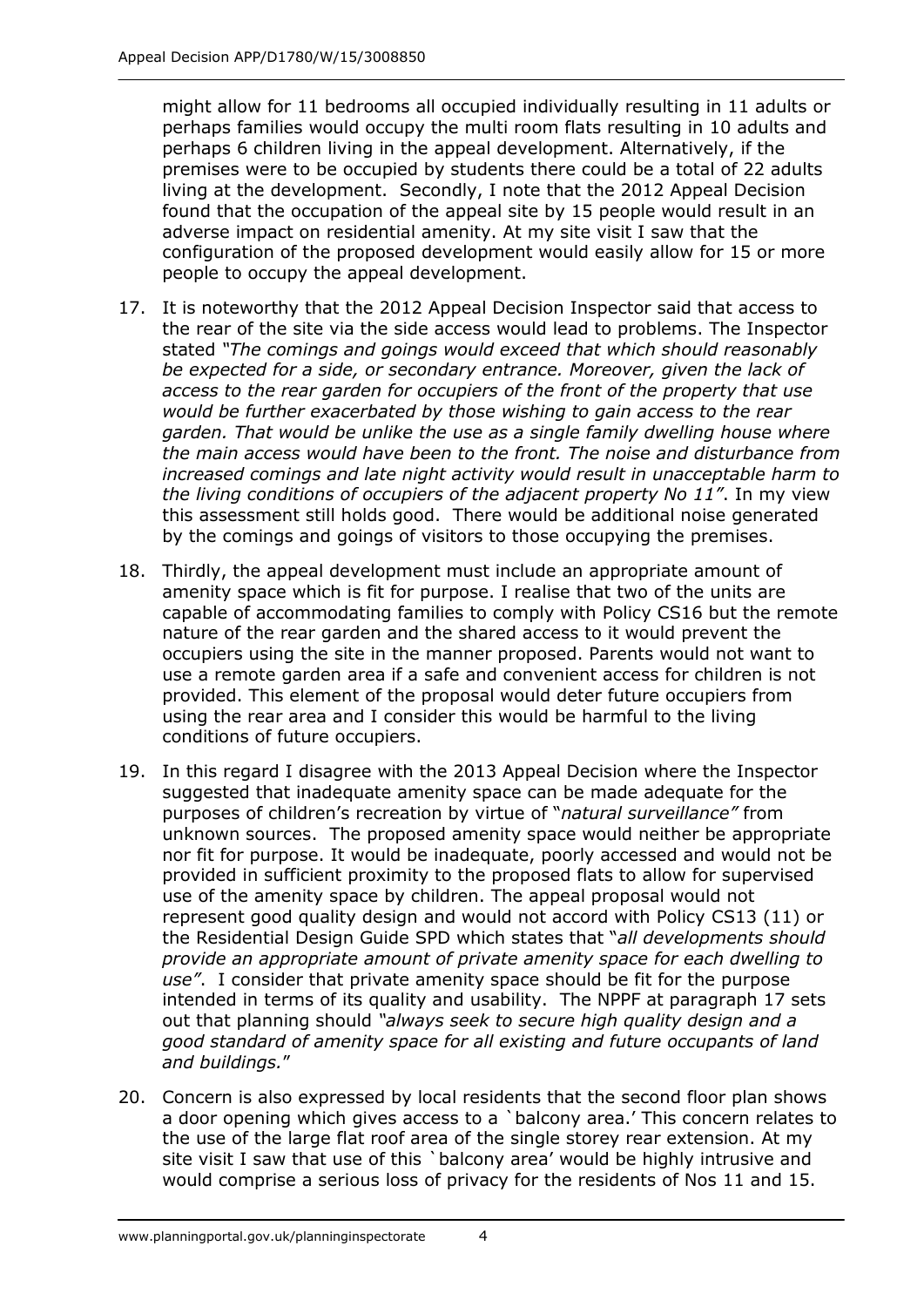The Council has suggested a planning condition to overcome the problem but in my view this would be unenforceable. My concerns about overlooking add weight to my conclusions on noise disturbance and amenity space. Therefore the proposal would conflict with LP Policies SPD1(i), H2(iii) and H4(i). On the second issue I conclude that the appeal must fail.

# *Issues (iii) the implications for highway safety*

- 21. The Council operates maximum car parking standards and for this proposal in this location there would be a maximum of 9 spaces for the 5 units. Three off street parking spaces would be provided. As set out in the Council's Parking Standards SPD some level of off-street parking is expected and the Appellant must also demonstrate that the amount of parking to be provided would be sufficient for the locality. The site is located within an area which is known to have parking issues for the residents and this has led to the introduction of a parking permit scheme. The appeal site lies within a controlled parking zone (CPZ), where parking is restricted to non–permit holders up to 2 hours between the hours of 0800-1800 (Monday–Friday). Up to two parking permits could be issued to each property although the Council's policy is not to issue permits to new development completed after 2001.
- 22. The Inspector in the 2013 Appeal Decision stated that "…*in the absence of a parking survey and contrary evidence, the greatly increased parking permit provision which would arise from permission for the proposed conversion would give rise to an unacceptable risk of serious inconvenience and danger arising from increased parking demand in Grosvenor Road."* The Appellant relies upon a parking survey as the only real substantive evidence and this is simply to address the conclusions of the 2013 Appeal Decision that hinged in part on the lack of a parking survey.
- 23. However, I note that in the 2013 Appeal Decision the Inspector concluded that the unacceptable risk of serious inconvenience and danger arising from the increased parking demand was sufficient in its own right to refuse permission. The Appellant has submitted a parking survey<sup>3</sup> as part of the current appeal proposal but that does not demonstrate to the required high degree of certainty that an unacceptable risk resulting in danger is not created. It merely states that the surrounding streets could absorb the expected minimum increase in parked vehicles arising from the appeal proposal. This is not adequate to demonstrate that such risk would not arise. The Appellant seeks to persistently downplay the number of people who would occupy the appeal site and who would or might rely upon a motor car.
- 24. I appreciate that the Council's Highways Officer considered the parking survey to be acceptable and that it showed enough empty on-street spaces for this development not to create enough harmful impact on highway grounds. He also commented that a s106 Agreement to restrict the new development from being eligible for parking permits would eliminate any possibility of additional parking on Grosvenor Road. However, following correspondence with the Appellant, the Council accepted that it was not necessary for the Appellant to enter into a legal agreement to control access to parking permits and RFR2 $4$ was not pursued.

<sup>-</sup> $3$  Drawing No C14/001.12

<sup>4</sup> Reason for Refusal